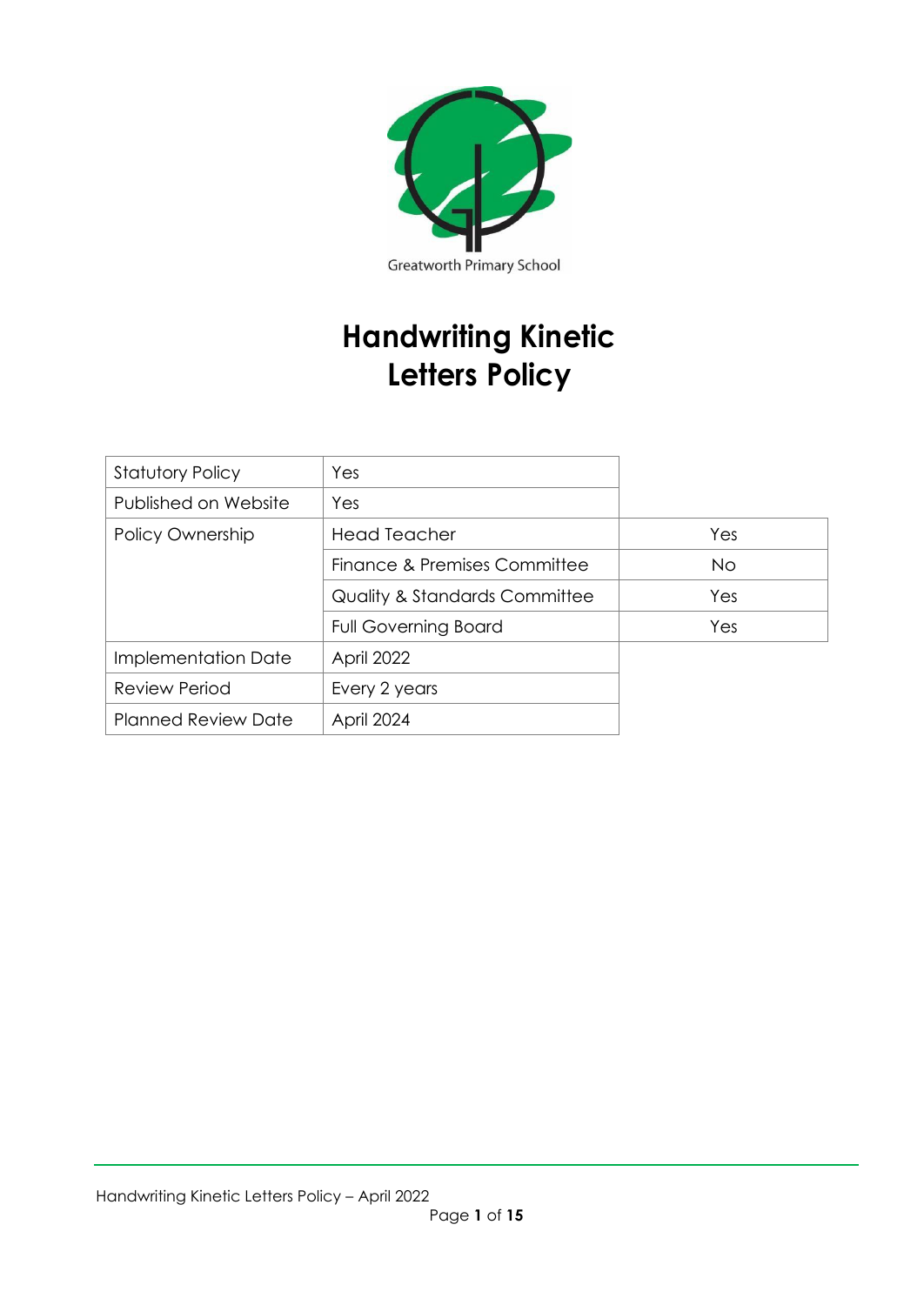

#### **Introduction**

This document sets out the School's approach to handwriting and presentation. It sits within the context of the School's vision and the other policies of the School; it applies to the whole School community – governors, staff, pupils and parents/guardians/carers.

The School follows the national framework for the Early Years Foundation Stage ("EYFS"), Key Stage 1 ("KS1") and Key Stage 2 ("KS2") and the handwriting requirements of that framework (see Appendix 4) apply in full to the School.

The outcomes that we will strive to ensure all our pupils achieve are:

- Having fluent, legible and speedy handwriting that can be performed automatically, so that the attention of the brain is on the content of thewriting.
- Having the stamina and skills to write at length, with accurate spelling and punctuation.
- Having competence in transcription (spelling and handwriting) and composition.
- Writing clearly, accurately and coherently, adapting their language and stylein and for a range of contexts, purposes and audiences.
- Having a comfortable and efficient pencil hold and working position.

Handwriting is of fundamental importance to educating our pupils because pupils who do not learn to read and write fluently and confidently are, in every sense, disenfranchised. The mastery of handwriting is therefore one of the key priorities of the School.

#### **General Principles**

Handwriting is a physical activity that involves movement and recognition skills that need to be learnt and become part of the automatic cognitive skill set of the pupil. To achieve this, the School has chosen the Kinetic Letters handwriting programme.

The programme has four threads:

- Making bodies stronger
- Holding the pencil (for speed, comfort and legibility)
- Learning the letters
- Flow and fluency

The key principles of the programme are:

- Building physical strength underpins handwriting and concentration. This knowledge informs the working positions that children use for writing and the strengthening targets they work on.
- Pupils are not expected to do anything before they are developmentally ready for it.
- The different components of writing are mastered individually before being used in combination.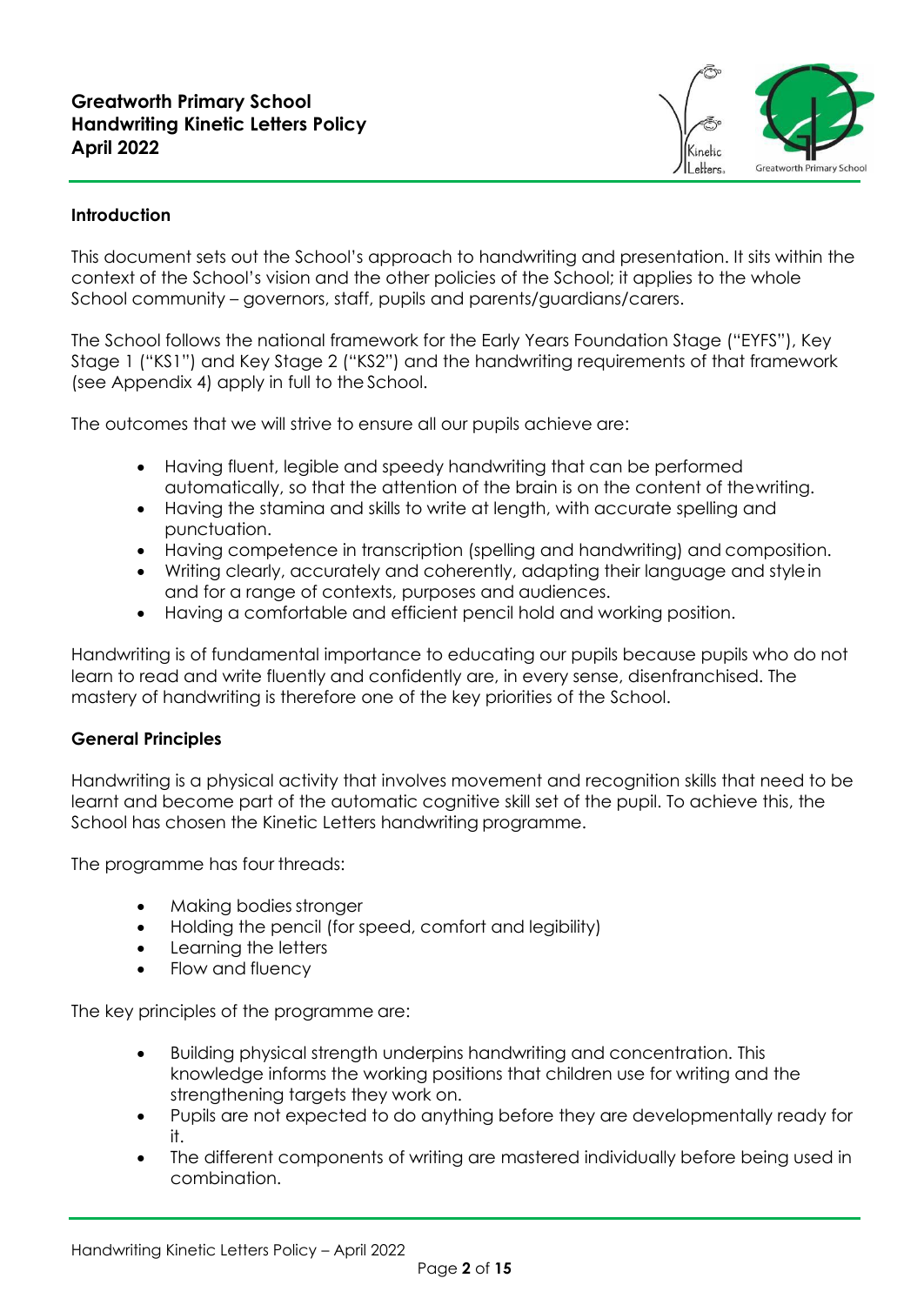

- Letters are learnt as movements, not as visual shapes, and movementremains central to developing automaticity in letter formation, flow and fluency.
- Posture is important in developing the correct position for handwriting and so children are taught how to organise their working position and paper position to enable comfortable and fluent writing from the start.
- Correct pencil hold is taught from the start (ie as soon as a tri-pod grip is developmentally appropriate).

Reading and writing are reciprocal processes; strengthening handwriting skills will support reading and writing development as a whole.

#### **Year groups**

- The Kinetic Letters programme is commenced in Reception and is used throughout the School. By the end of KS1, each pupil should be working at the national standard and most should be working at a greater depth (see Appendix 2). Children will be using some of the strokes needed to join letters; teaching this will start in Year 2.
- By the end of KS2, the vast majority of pupils should be working at a greater depth than the expected standard, the exceptions being those pupils who started their primary education elsewhere, and statemented pupils. Pupils should be clear about what standard of handwriting is appropriate for a particular task (e.g. quick notes or a final handwritten version).
- Handwriting practice takes place in sessions that are outside English lessons, since handwriting underpins the majority of curriculum areas and is integral toselfesteem.
- Pupils in EYFS and KS1 will spend about 20 minutes at the beginning of school day/afternoon on activities that are part of the Kinetic Letters programme at least 3 times per week. Handwriting is taught in discrete sessions, separate from Phonics. Thereafter time allocation to maintain handwriting development and increase speed and flow, will be regular but at the discretion of the class teacher so long as appropriate progression continues to be made. Handwriting practice takes place on the 6-lined (or 3-lined if appropriate) Kinetic Letters white boards, with a transition to books via the "practice patch".
- The majority of the time, sessions are taught to the whole class with differentiated targets; reinforcement may take place in small groups and/or individually.

#### **Assessment**

The assessment framework in the national curriculum will apply to each pupil when their progress is being assessed at the end of KS1 and KS2 (see Appendix 2). Prior to these two measurement points, teachers will use the Kinetic Letters assessment guides on a daily basis (Appendix 3). Marking of work by teachers will be positive and self-correction by pupils will be encouraged.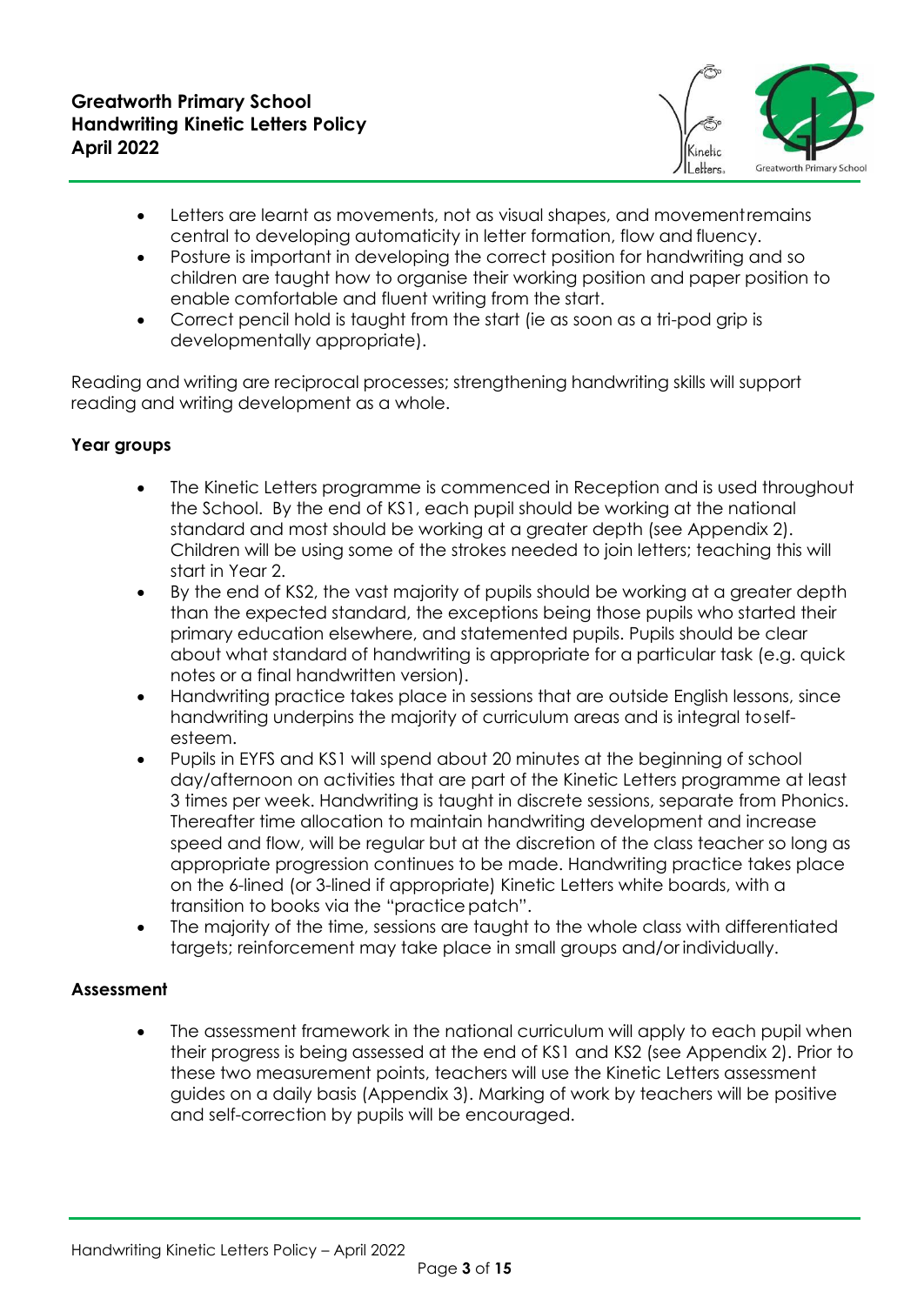

#### **Special Educational Needs and Disability ("SEND")**

The School's SEND policy applies. However, it should be noted that the Kinetic Letters programme is applicable to pupils with dyslexic and dyspraxia (developmental co-ordination disorder).

#### **Home involvement**

• It is important that parents/guardians/carers are involved in supporting the learning of handwriting. Parents will be given details of the handwriting programme and encouraged to purchase Kinetic Letters resources that are used by the School.

#### **Presentation**

- The School will use the Kinetic Letters font for all class and display work produced in the School, ensuring consistent presentation that reinforces handwriting teaching. The general protocols for pupils' work is set out in Appendix 5.
- Class teachers are responsible for displays on the walls of their classrooms; a member of the senior leadership team will be responsible for all other displays in corridors and other rooms. Displays will be relevant, up to date, in good condition and reviewed at least once a term.

#### **Appendices**

- Appendix 1 KL font and letter groups
- Appendix 2 Assessment framework for a pupil's Performance
- Appendix 3 Assessment opportunities
- Appendix 4 Handwriting requirements national framework
- Appendix 5 Presentation protocols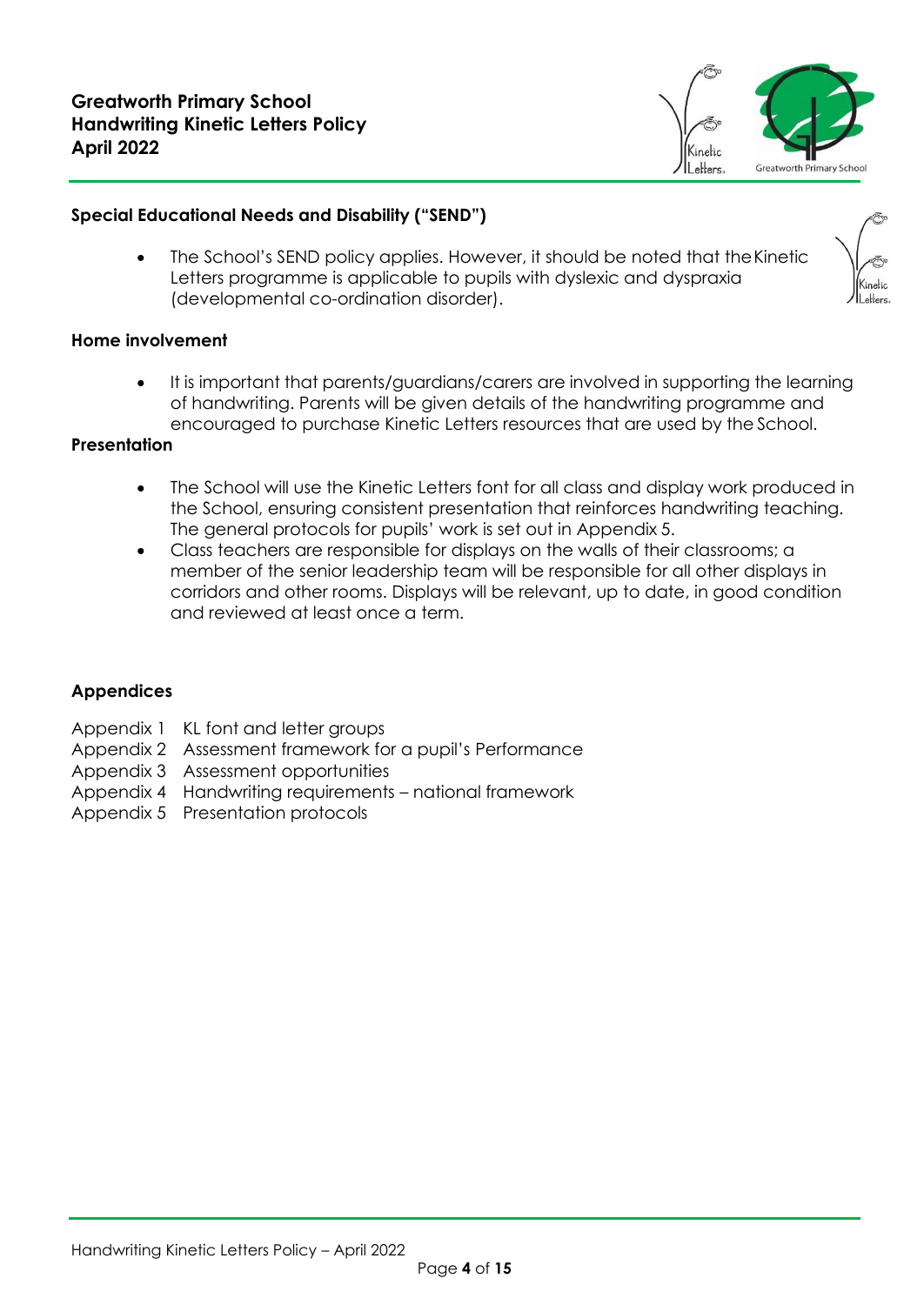

#### **Appendix 1 KL**

| font<br>Lower case:               | abcdefqhi jklmnopqrstuvwxyz<br>ABCDEFGHIJKLMNOPQRSTUVWXYZ |
|-----------------------------------|-----------------------------------------------------------|
| Upper case:                       |                                                           |
| Numbers:                          | 1234567890                                                |
| Letter groups (in teaching order) | hbnrmp                                                    |
| Jumper Family: Abracadabra        | coadqqs                                                   |
| <b>Family Special Squirter</b>    | e                                                         |
| Window Cleaner Family:            | ltiu                                                      |
|                                   | <b>9JYF</b>                                               |
| Fisher Family:                    | ywxzk                                                     |
| Slider Family:                    | 2357                                                      |
| Pulling and Pulling               | 689014                                                    |
| numbers:                          |                                                           |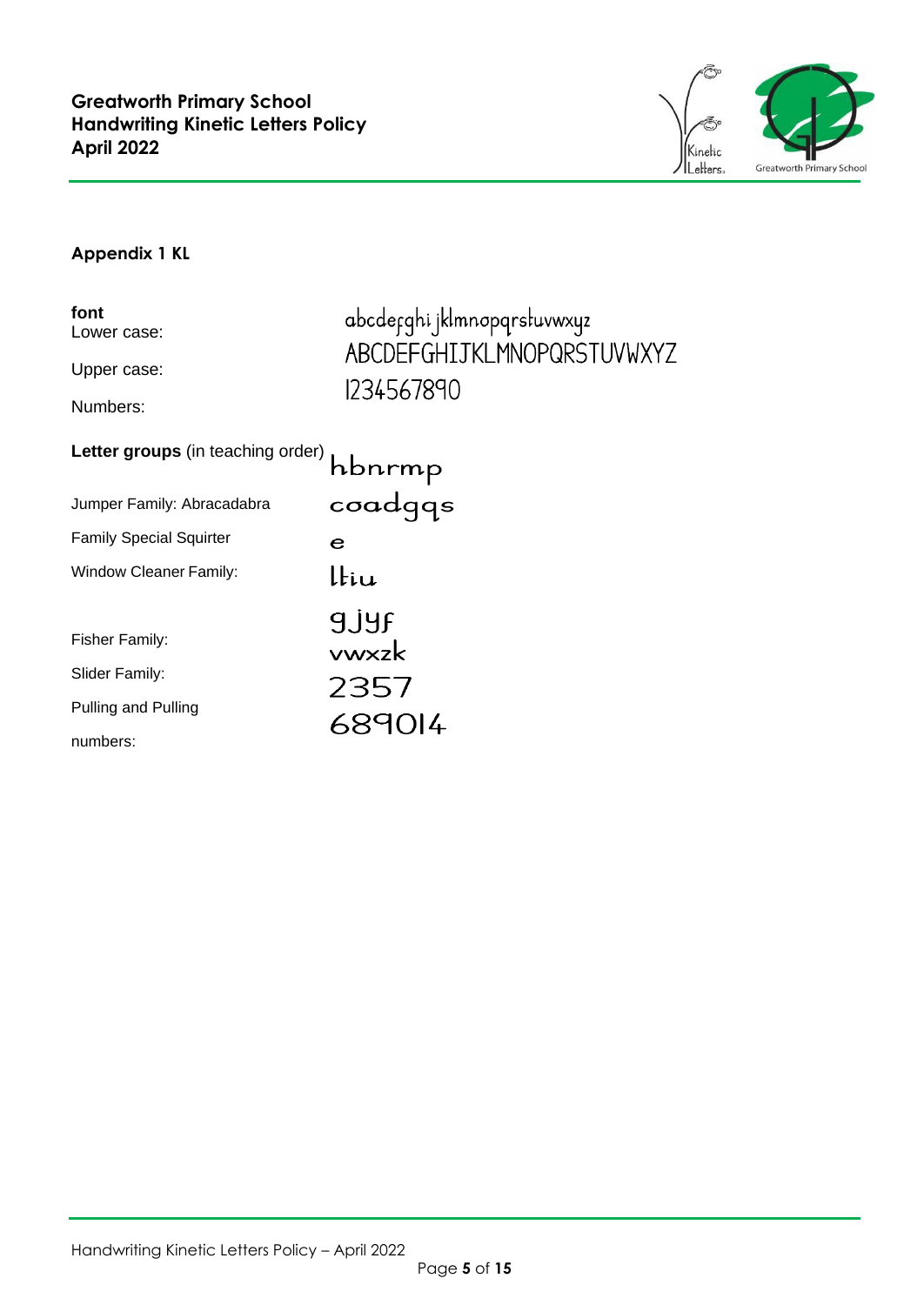

#### **Appendix 2 -Teacher assessment framework for a pupil's performance - end of Key Stage 1 and 2 – handwriting**

This statutory interim framework is to be used only to make a teacher assessment judgement on an individual pupil at the end of the Key Stage following the completion of KS1/KS2 curriculum. It is not intended to track progress throughout the Key Stage.

| The expected standard                                                                                                                         | <b>Key Stage 1</b>        |            | <b>Key Stage 2</b>                    |                                  |            |                                |
|-----------------------------------------------------------------------------------------------------------------------------------------------|---------------------------|------------|---------------------------------------|----------------------------------|------------|--------------------------------|
|                                                                                                                                               | <b>Working</b><br>towards | Working at | <b>Working at</b><br>greater<br>depth | <b>Working</b><br><b>towards</b> | Working at | Working at<br>greater<br>depth |
| Forming lower-case letters in the correct<br>direction, starting and finishing in the<br>right place                                          | All                       | All        | All                                   | All                              | All        | All                            |
| Forming lower-case letters of the correct<br>size relative to one another                                                                     | Some                      | All        | All                                   | All                              | All        | All                            |
| Forming capital letters and digits of the<br>correct size, orientation and relationship<br>to one another and to lower case<br><b>letters</b> | Some                      | All        | All                                   | All                              | All        | All                            |
| Using spacing between words                                                                                                                   | All                       | All        | All                                   | All                              | All        | All                            |
| Using spacing between words that<br>reflects the size of the letters.                                                                         |                           | All        | All                                   | All                              | All        | All                            |
| Use of question marks and<br>exclamation marks                                                                                                |                           | Some       | Most                                  | Most                             | All        | All                            |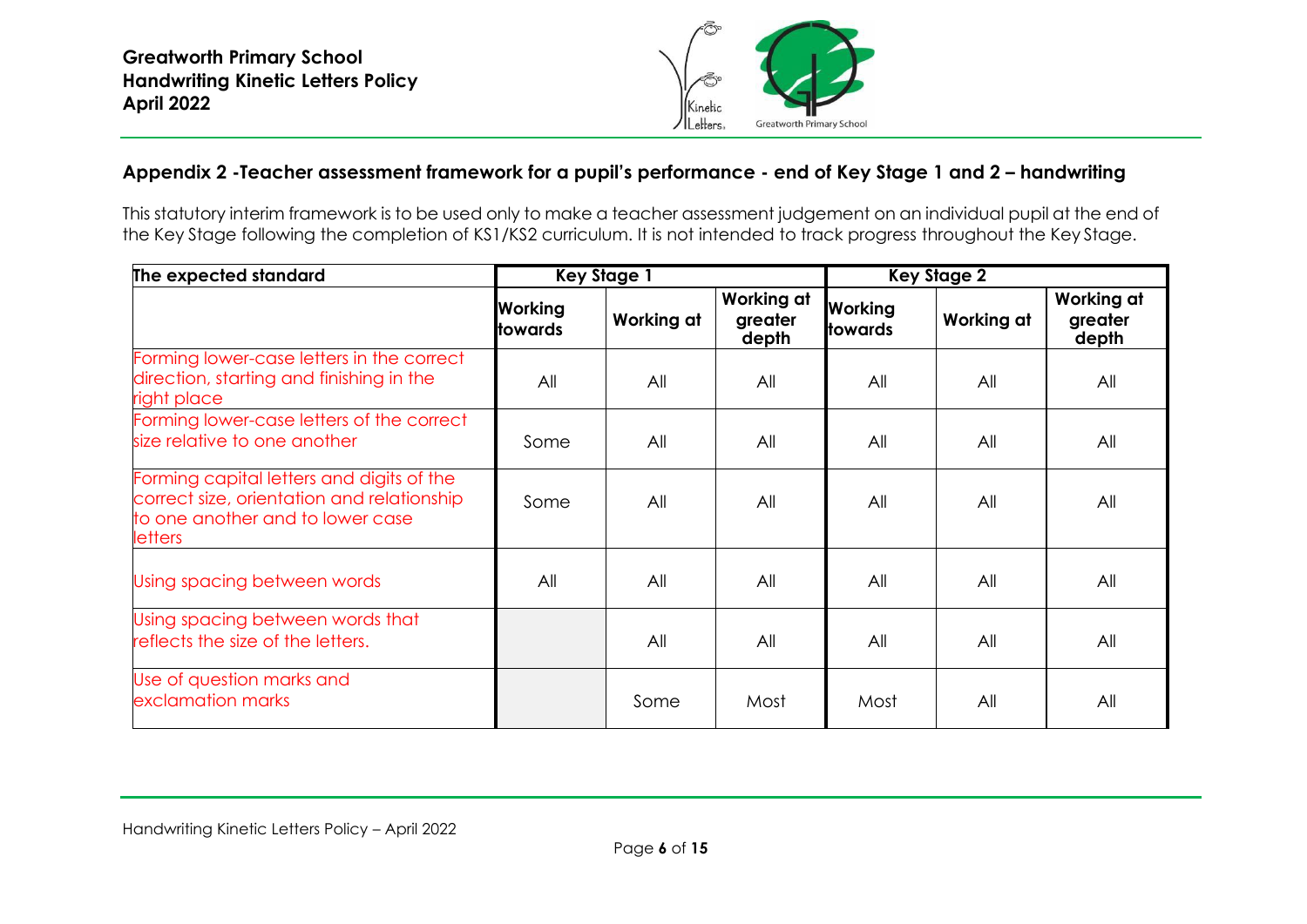**Greatworth Primary School Handwriting Kinetic Letters Policy April 2022**



| Using the diagonal and horizontal<br>strokes needed to join letters                                                      | Some | Most | All | All | Αll |
|--------------------------------------------------------------------------------------------------------------------------|------|------|-----|-----|-----|
| Producing legible joined handwriting                                                                                     |      |      | All | All | All |
| Maintaining legibility, fluency and speed in<br>handwriting through choosing whether or<br>not to join specific letters. |      |      |     | All | All |

**Key: A child** demonstrates attainment of a standard **some** or **most** or **all** of the time by the end of the Key Stage.

**Source** 2017 national curriculum assessments - Key stage 1 and 2: Interim teacher assessment frameworks at the end of key stage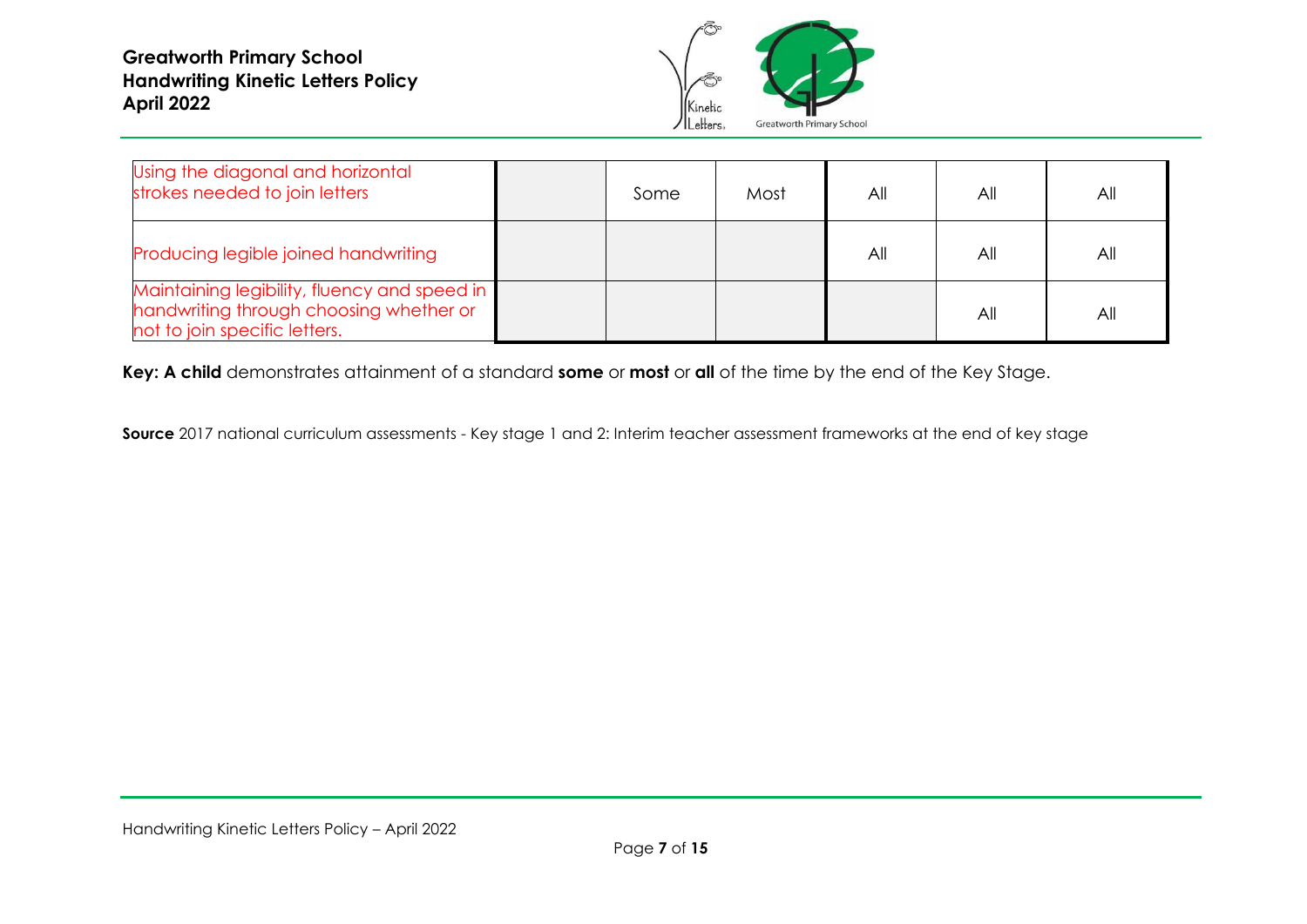

#### **Appendix 3 Assessment opportunities for working towards expected standards**

| Learning objective for expected standard                                                                                 | New pupil's<br>writing<br>questionnaire | <b>Pencil hold</b><br>diagnostic<br>sheet | Writing<br>samples | Peer<br>lfeedback in<br>"3 by the<br>Tree" task | Peer feedback in<br>group sand<br>tray work | <b>Monkey face</b><br>targets |
|--------------------------------------------------------------------------------------------------------------------------|-----------------------------------------|-------------------------------------------|--------------------|-------------------------------------------------|---------------------------------------------|-------------------------------|
| Forming lower-case letters in the correct                                                                                | $\Box$                                  |                                           | $\Box$             | П                                               | $\Box$                                      | $\Box$                        |
| direction, starting and finishing in the right place                                                                     |                                         |                                           |                    |                                                 |                                             |                               |
| Forming lower-case letters of the correct size<br>relative to one another                                                | $\Box$                                  |                                           | $\Box$             | $\Box$                                          | $\Box$                                      | $\Box$                        |
| Forming capital letters and digits of the correct                                                                        | $\Box$                                  |                                           | $\Box$             | $\Box$                                          | $\Box$                                      | $\Box$                        |
| size, orientation and relationship to one another<br>and to lower case letters                                           |                                         |                                           |                    |                                                 |                                             |                               |
| etters that have the correct relationship to the                                                                         | $\Box$                                  |                                           | $\Box$             | $\Box$                                          | $\Box$                                      | $\Box$                        |
| line (either sitting on it or descending below)                                                                          |                                         |                                           |                    |                                                 |                                             |                               |
| Using spacing between words                                                                                              | $\Box$                                  |                                           | $\Box$             | $\Box$                                          | $\Box$                                      | $\Box$                        |
| Using spacing between words that reflects the<br>size of the letters.                                                    | $\Box$                                  |                                           | $\Box$             | $\Box$                                          |                                             | $\Box$                        |
| Use of question marks and exclamation marks                                                                              | $\Box$                                  |                                           | $\Box$             |                                                 |                                             | $\Box$                        |
| Using the diagonal and horizontal strokes<br>needed to join letters                                                      | $\Box$                                  |                                           | $\Box$             |                                                 |                                             | $\Box$                        |
| Producing legible joined handwriting                                                                                     | $\Box$                                  |                                           | $\Box$             |                                                 |                                             | $\Box$                        |
| Maintaining legibility, fluency and speed in<br>handwriting through choosing whether or not to<br>join specific letters. | $\Box$                                  |                                           | $\Box$             |                                                 |                                             | $\Box$                        |
| Able to sit correctly for concentration, and<br>flowing and fast handwriting                                             | $\Box$                                  |                                           |                    |                                                 |                                             | $\Box$                        |
| Able to maintain optimal grip on pencil                                                                                  | П                                       | П                                         |                    |                                                 |                                             | П                             |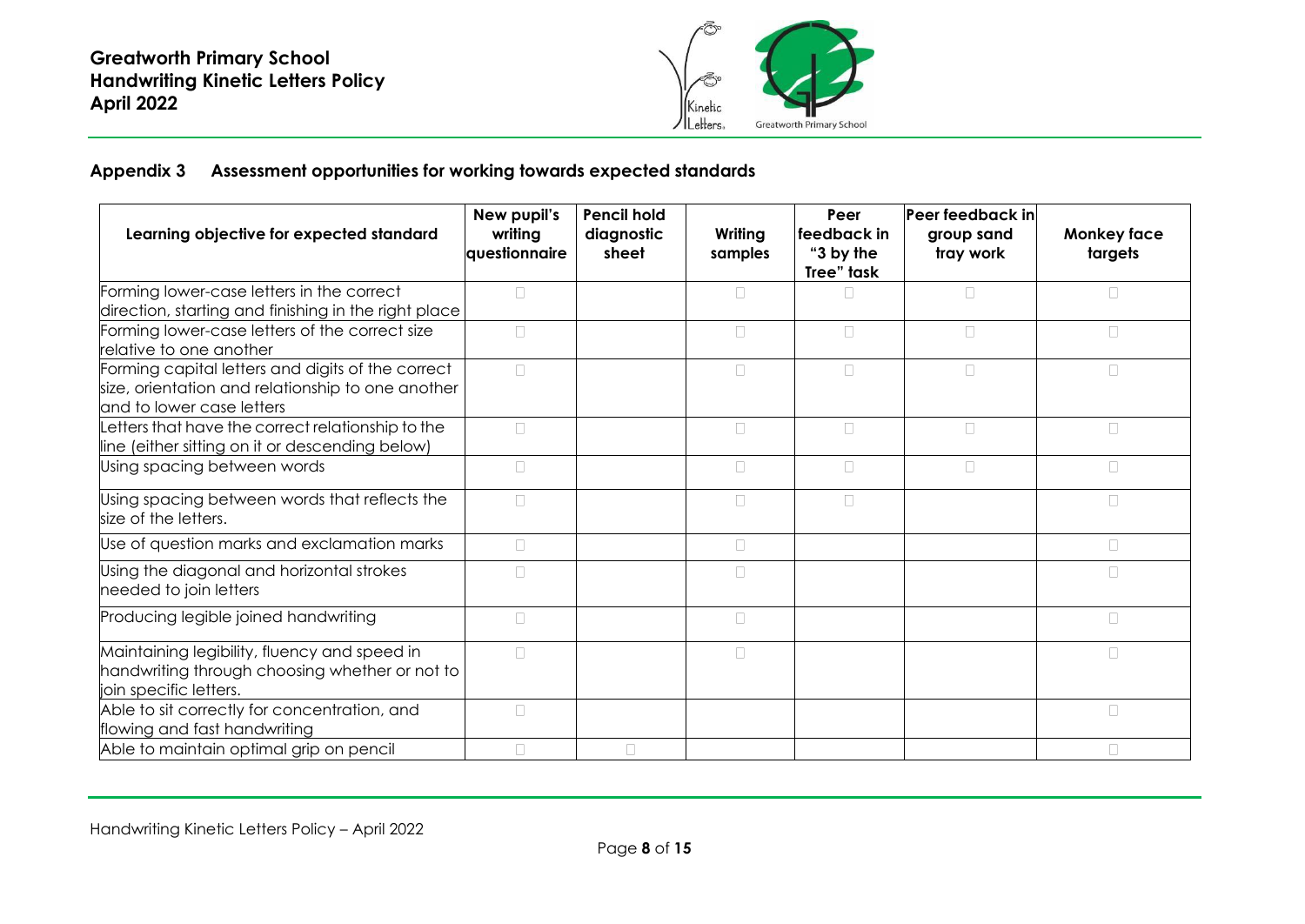

The **New Pupil's Writing Questionnaire** is completed with pupils beginning the programme in KS2 and pupils joining from another school, in order to establish starting points.

**The Pencil Hold Diagnostic Sheet** records an individual pupil's progress towards maintaining the optimal grip on the pencil. It is completed every four weeks until all pupils can use and maintain the optimal grip on the pencil. In addition, it tracks a class's progress towards this.

A **Writing Sample** is completed every half term: pupils write for five minutes on a subject that makes limited demands on the brain for content, such as "what I can see from where am sitting". The word count is recorded, to measure speed and automaticity, and a "3 colours assessment" carried out to assess for progress towards expected standards [colour key: Brown – Letter starting points / heights; Green – Letters grounding on or below the line; Yellow – Spacing of letters].

**Peer feedback** is an integral part of the programme, being part of the teaching and learning, particularly in the "3 by the Tree" / "3 done better than before" and sand tray work.

**Monkey Face Targets** are used for recording progress towards each of the learning objectives for the expected standards. They consist of a stamp of the monkey's face, that has its mouth drawn by the pupil when the target is achieved.

**Automaticity** can be assessed according to the extent that skills practiced in the Practice Patch are applied to the writing task that then follows.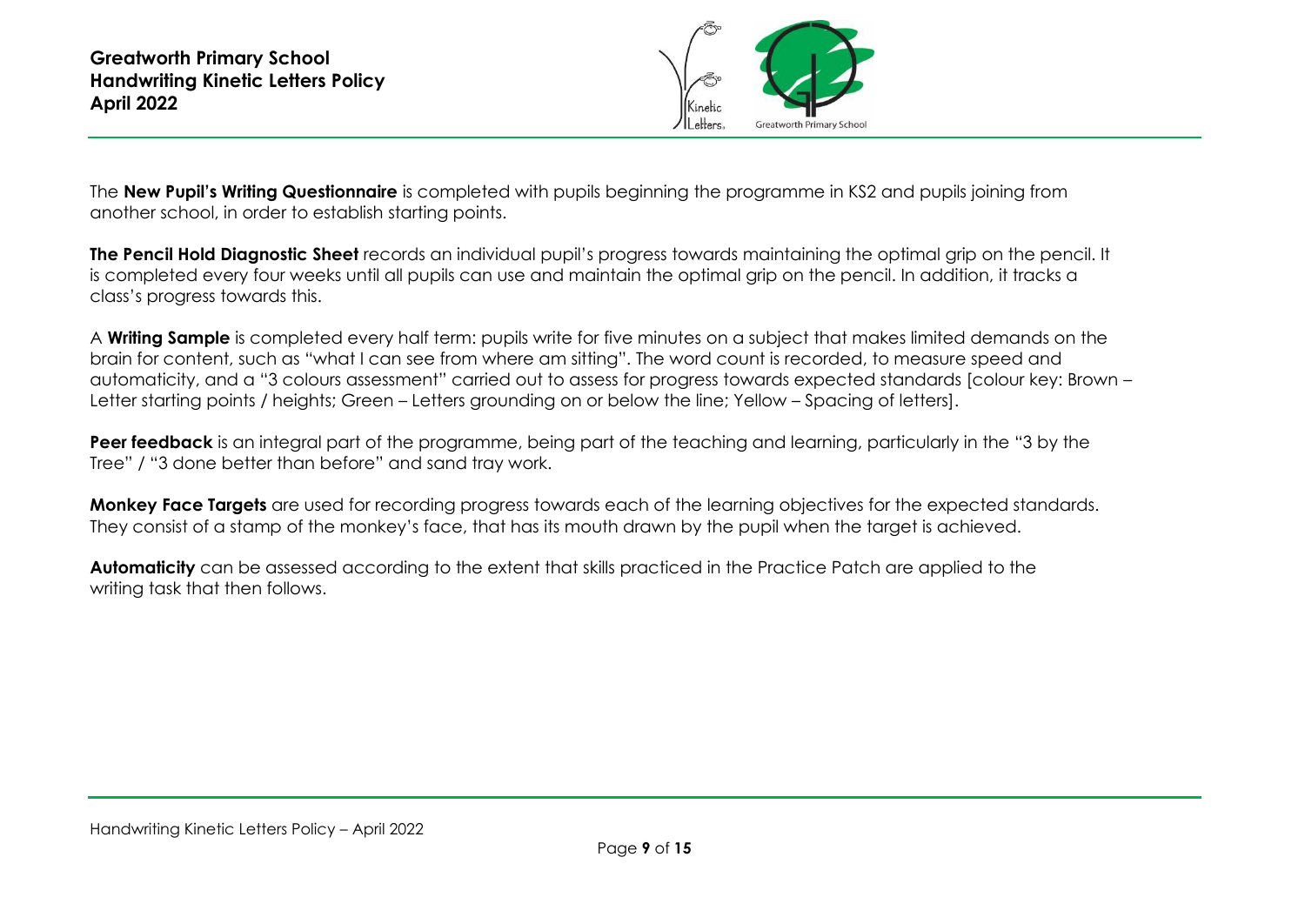

#### **Appendix 4**

#### **Handwriting requirements – national framework**

This document sets out National Curriculum 2016 handwriting requirements for Early Years, Key Stage 1 and Key Stage 2. The Framework document makes the following statements about the outcomes that must be achieved by teachers:

- Ensuring all pupils write clearly, accurately and coherently, adapting their language and style in and for a range of contexts, purposes and audiences
- It is essential that teaching develops pupils' competence in transcription (spelling and handwriting) and composition. ("Writing" p16)
- Pupils who do not learn to read and write fluently and confidently are, in every sense, disenfranchised. ("Purpose of Study" p14)
- Pupils should develop the stamina and skills to write at length, with accurate spelling and punctuation. ("6.3 Language and literacy - Reading and Writing" p11)
- Writing also depends on fluent, legible and, eventually, speedy handwriting. ("Programmes of study and attainment targets - Aims of English" p16)

#### **References**

Statutory framework for the early years' foundation stage - effective September 2014 Early Years Foundation Stage Handbook 2015 – Standards & Testing Agency 2014 EYFS profile exemplification – Physical development – ELG 04 – S&TA 2014 Early Years Foundation Stage – exceeding description

National Curriculum – Framework documents 2014 and Primary Curriculum 2015

| <b>Statutory requirements</b>                                                                                                                                                                                                                                                                                                                                                               | Non-statutory requirements                                                                                                                                                                                                                                                                                                                                                                             |
|---------------------------------------------------------------------------------------------------------------------------------------------------------------------------------------------------------------------------------------------------------------------------------------------------------------------------------------------------------------------------------------------|--------------------------------------------------------------------------------------------------------------------------------------------------------------------------------------------------------------------------------------------------------------------------------------------------------------------------------------------------------------------------------------------------------|
| <b>Early Years Foundation Stage</b>                                                                                                                                                                                                                                                                                                                                                         |                                                                                                                                                                                                                                                                                                                                                                                                        |
| Literacy development involves encouraging children to begin to<br>read and write.<br>Moving and handling: Children show good control and co-<br>ordination in large and small movements. They move confidently<br>in a range of ways, safely negotiating space. They handle<br>equipment and tools effectively, including pencils for writing.<br>Writing: Children write simple sentences. | <b>Expected descriptors:</b><br>Shows preference for a<br>dominant hand. Use a<br>pencil effectively to form<br>recognisable letters, most<br>of which are correctly<br>formed.<br><b>Exceeding descriptors:</b><br>They hold paper in<br>position and use their<br>preferred hand for writing,<br>using a correct pencil<br>grip. They are beginning<br>to write on lines and<br>control letter size. |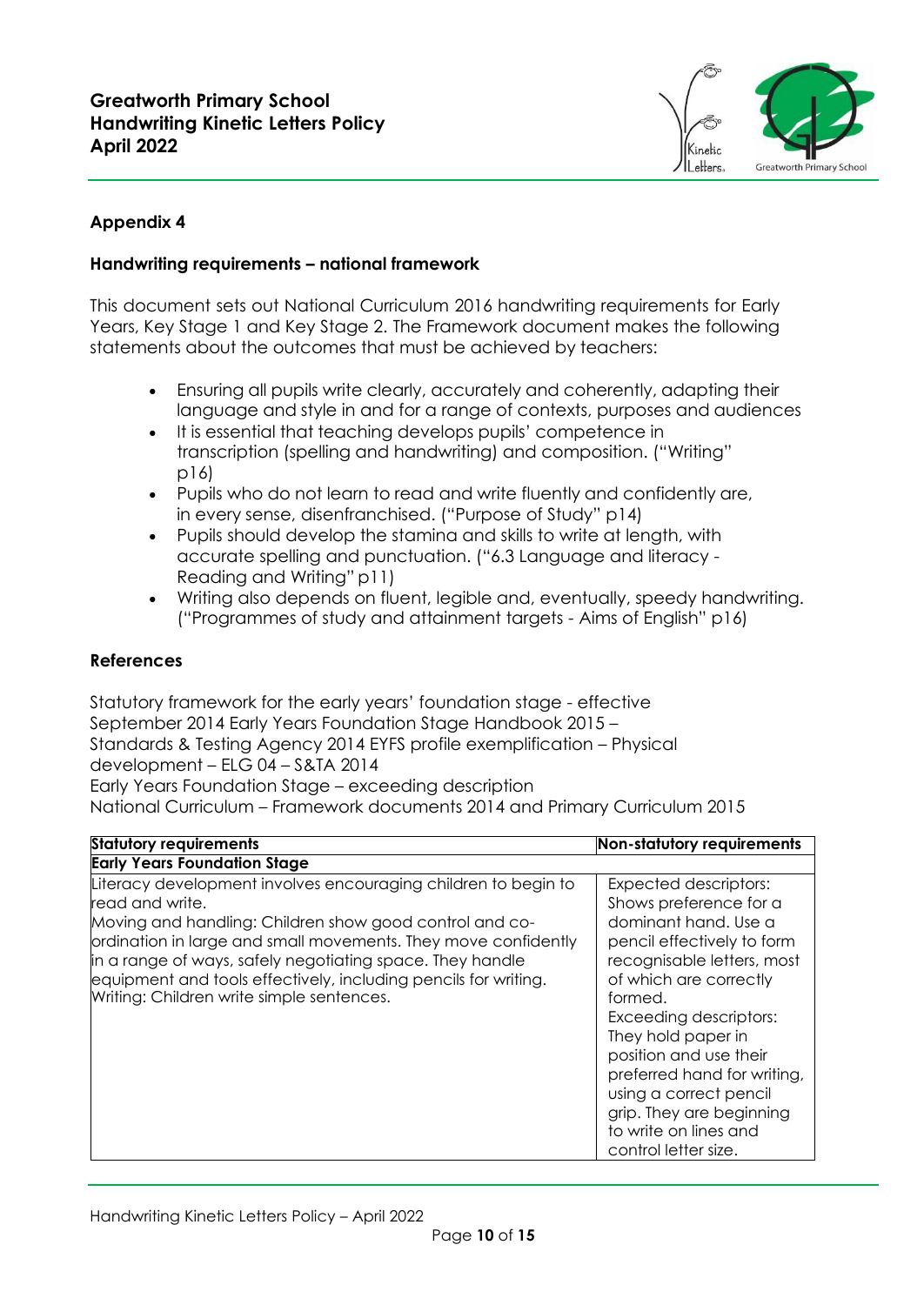

| Key stage 1<br>Year 1                                                                             |                                  |                                                  |  |  |  |  |
|---------------------------------------------------------------------------------------------------|----------------------------------|--------------------------------------------------|--|--|--|--|
| Pupils' writing during Year 1 will generally develop at a slower pace than their reading. This is |                                  |                                                  |  |  |  |  |
| because they need to encode the sounds they hear in words (spelling skills), develop the          |                                  |                                                  |  |  |  |  |
| physical skill needed for handwriting, and learn how to organise their ideas in writing.          |                                  |                                                  |  |  |  |  |
| Pupils should be taught to:                                                                       |                                  | Handwriting requires                             |  |  |  |  |
| sit correctly at a table, holding a pencil comfortably and                                        |                                  | frequent and discrete,                           |  |  |  |  |
| correctly;                                                                                        |                                  | direct teaching. Pupils                          |  |  |  |  |
| Pupils should be taught to:                                                                       |                                  | should be able to form                           |  |  |  |  |
| form lower-case letters of the correct size                                                       | Pupils should<br>revise and      | letters correctly and                            |  |  |  |  |
| relative to one another;                                                                          | practise correct                 | confidently. The size of the                     |  |  |  |  |
| start using some of the diagonal and                                                              | letter formation                 | writing implement (pencil,                       |  |  |  |  |
| horizontal strokes needed to join letters                                                         | frequently. They                 | pen) should not be too                           |  |  |  |  |
| and understand which letters, when                                                                | should be taught                 | large for a young pupil's                        |  |  |  |  |
| adjacent to one another, are best left                                                            | to write with a                  | hand. Whatever is being                          |  |  |  |  |
| un-joined;                                                                                        | joined style as                  | used should allow the pupil                      |  |  |  |  |
| write capital letters and digits of the                                                           | soon as they can                 | to hold it easily and                            |  |  |  |  |
| correct size, orientation and relationship                                                        | form letters                     | correctly so that bad habits                     |  |  |  |  |
| to one another and to lower case letters;                                                         | securely with the                | are avoided.                                     |  |  |  |  |
| use spacing between words that reflects                                                           | correct                          | Left-handed pupils should                        |  |  |  |  |
| the size of the letters.                                                                          | orientation.                     | receive specific teaching<br>to meet their needs |  |  |  |  |
| Years 3-4<br>Lower key stage 2                                                                    |                                  |                                                  |  |  |  |  |
| Joined handwriting should be the norm; pupils should be able to                                   |                                  |                                                  |  |  |  |  |
| use it fast enough to keep pace with what they want to say.                                       |                                  |                                                  |  |  |  |  |
| Pupils should be taught to:                                                                       | Pupils should be                 |                                                  |  |  |  |  |
| use the diagonal and horizontal                                                                   | able to write                    |                                                  |  |  |  |  |
| strokes that are needed to join<br>letters and understand which letters,                          | down their ideas                 |                                                  |  |  |  |  |
| when adjacent to one another, are                                                                 | with a<br>reasonable             |                                                  |  |  |  |  |
| best left un-joined;                                                                              | degree of                        |                                                  |  |  |  |  |
| increase the legibility, consistency                                                              | accuracy and                     |                                                  |  |  |  |  |
| and quality of their handwriting, e.g.                                                            | with good                        |                                                  |  |  |  |  |
| by ensuring that the down-strokes of                                                              | sentence                         |                                                  |  |  |  |  |
| letters are parallel and equidistant;                                                             | punctuation.                     |                                                  |  |  |  |  |
| that lines of writing are spaced                                                                  |                                  |                                                  |  |  |  |  |
| sufficiently so that the ascenders and                                                            | Pupils should be                 |                                                  |  |  |  |  |
| descenders of letters do not touch.                                                               | using joined                     |                                                  |  |  |  |  |
|                                                                                                   | handwriting                      |                                                  |  |  |  |  |
|                                                                                                   | throughout their                 |                                                  |  |  |  |  |
|                                                                                                   | independent                      |                                                  |  |  |  |  |
|                                                                                                   | writing.                         |                                                  |  |  |  |  |
|                                                                                                   | Handwriting                      |                                                  |  |  |  |  |
|                                                                                                   | should continue                  |                                                  |  |  |  |  |
|                                                                                                   | to be taught,<br>with the aim of |                                                  |  |  |  |  |
|                                                                                                   | increasing the                   |                                                  |  |  |  |  |
|                                                                                                   | fluency with                     |                                                  |  |  |  |  |
|                                                                                                   | which pupils are                 |                                                  |  |  |  |  |
|                                                                                                   | able to write                    |                                                  |  |  |  |  |
|                                                                                                   | down what they                   |                                                  |  |  |  |  |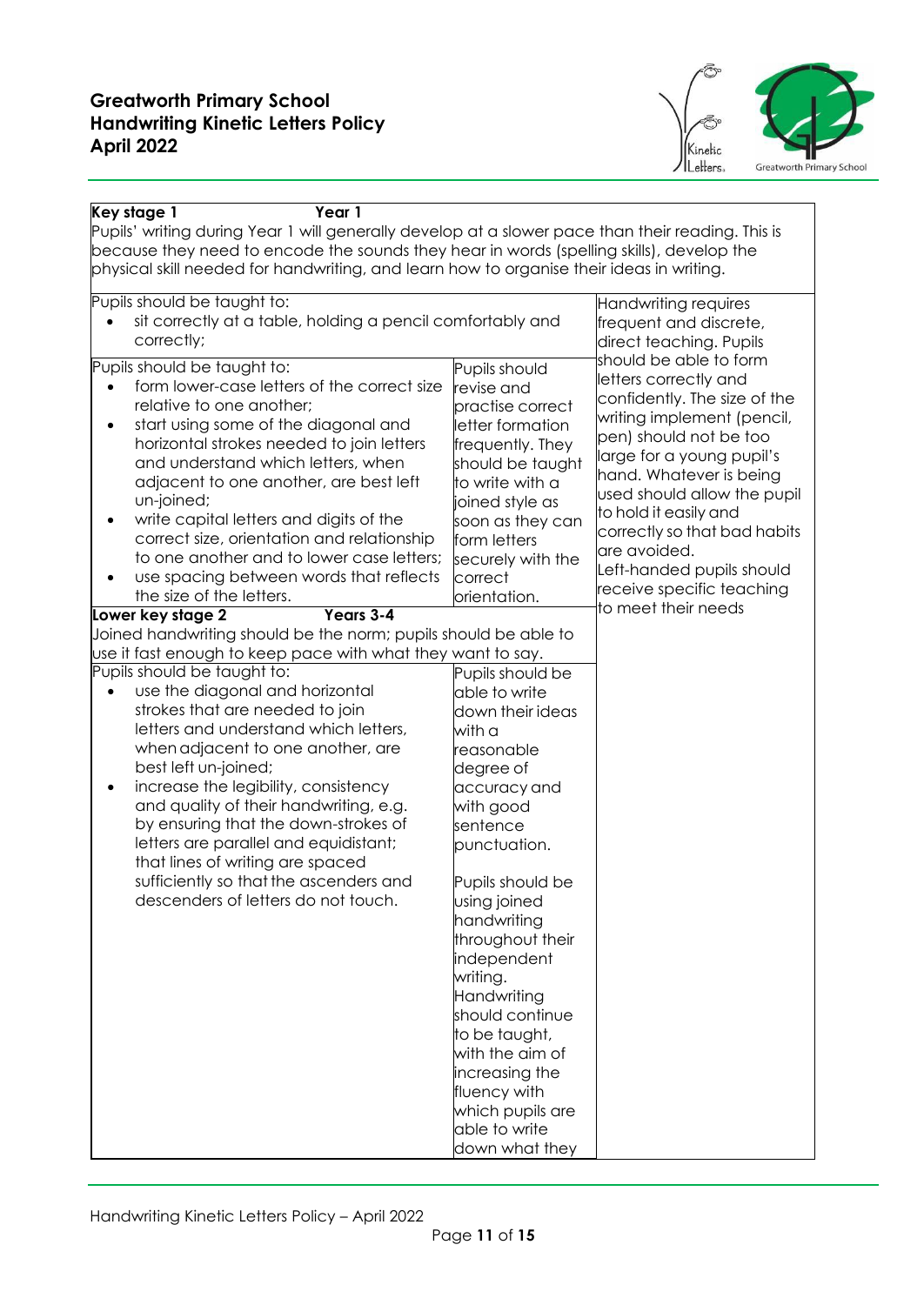



|                                                                                                                                                                                                                                                                                                                                                                                                                                                                                                                                                                                                                                                                                                          | want to say. This,<br>in turn, will<br>support their<br>composition and<br>spelling.                                                                                                                                                                                                                                                                                                                                                                                                                                                                                                                                                            |  |
|----------------------------------------------------------------------------------------------------------------------------------------------------------------------------------------------------------------------------------------------------------------------------------------------------------------------------------------------------------------------------------------------------------------------------------------------------------------------------------------------------------------------------------------------------------------------------------------------------------------------------------------------------------------------------------------------------------|-------------------------------------------------------------------------------------------------------------------------------------------------------------------------------------------------------------------------------------------------------------------------------------------------------------------------------------------------------------------------------------------------------------------------------------------------------------------------------------------------------------------------------------------------------------------------------------------------------------------------------------------------|--|
| Years 5-6<br>Upper key stage 2<br>Children should be able to write down their ideas quickly. By the<br>end of Year 6, pupils' writing should be sufficiently fluent and<br>effortless to manage the general demands of the curriculum in                                                                                                                                                                                                                                                                                                                                                                                                                                                                 |                                                                                                                                                                                                                                                                                                                                                                                                                                                                                                                                                                                                                                                 |  |
| Year7.<br>Pupils should be taught to:<br>write legibly, fluently and with<br>increasing speed by:<br>choosing which shape of a<br>$\circ$<br>letter to use when given<br>choices and deciding whether<br>or not to join specific letters,<br>choosing the writing implement<br>$\circ$<br>that is best suited for a task.<br>begin to form lower-case letters in the<br>correct direction, starting and finishing in<br>the right place;<br>form capital letters;<br>form digits 0-9;<br>understand which letters belong to<br>which handwriting 'families' (i.e. letters<br>that are formed in similar ways) and to<br>practise these;<br>write from memory simple sentences<br>dictated by the teacher | Pupils should<br>continue to<br>practise<br>handwriting and<br>be encouraged<br>to increase the<br>speed of it and<br>problems with<br>forming letters do<br>not get in the<br>way of their<br>writing down<br>what they want<br>to say. They<br>should be clear<br>about what<br>standard of<br>handwriting is<br>appropriate for a<br>particular task<br>(e.g. quick notes<br>or a final<br>handwritten<br>version). They<br>should also be<br>taught to use an<br>un-joined style<br>(e.g. for labelling<br>a diagram or<br>data, writing an<br>email address, or<br>for algebra) and<br>capital letters<br>(e.g. for filling in<br>a form). |  |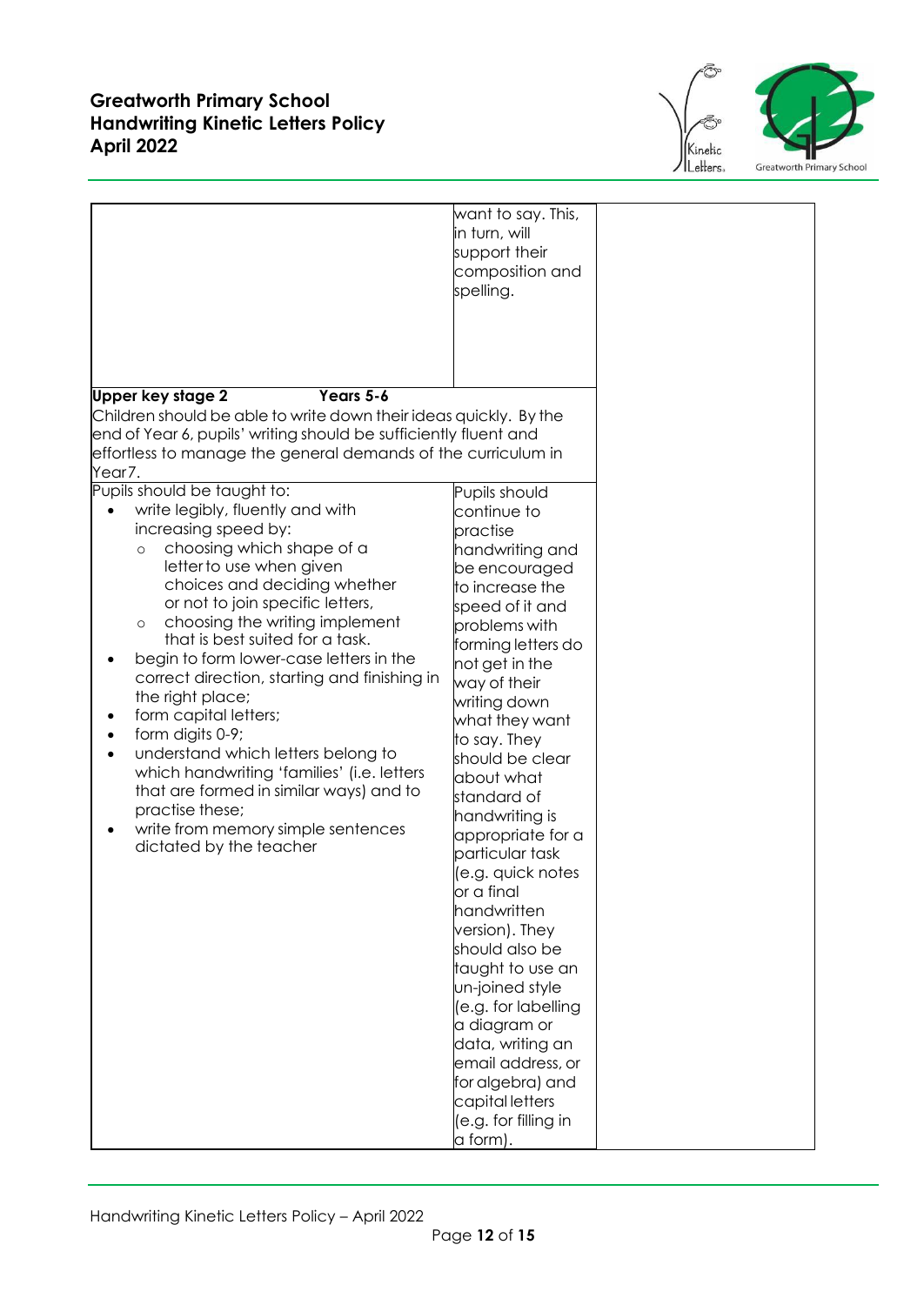

#### **Appendix 5**

| <b>School Presentation Protocols</b> |                                                                                      |                                                                                                                                                                                                                                                                                                   |                                                                  |                                                                                             |                                        |  |
|--------------------------------------|--------------------------------------------------------------------------------------|---------------------------------------------------------------------------------------------------------------------------------------------------------------------------------------------------------------------------------------------------------------------------------------------------|------------------------------------------------------------------|---------------------------------------------------------------------------------------------|----------------------------------------|--|
|                                      | <b>EYFS (Rec)</b>                                                                    | Year 1                                                                                                                                                                                                                                                                                            | Year <sub>2</sub>                                                | Years 3 & 4                                                                                 | Years 5 & 6                            |  |
| Writing<br>implements                |                                                                                      |                                                                                                                                                                                                                                                                                                   |                                                                  |                                                                                             |                                        |  |
| - for<br>Handwriting<br>practice     | When<br>development-<br>ally<br>appropriate,<br>whiteboard<br>pens on<br>whiteboards |                                                                                                                                                                                                                                                                                                   |                                                                  | Whiteboard pens on whiteboards for handwriting practice                                     |                                        |  |
| -for<br>Classwork                    | Thin triangular pencils for writing on paper in classwork                            |                                                                                                                                                                                                                                                                                                   |                                                                  |                                                                                             |                                        |  |
| -for display                         | Pencils                                                                              |                                                                                                                                                                                                                                                                                                   |                                                                  | Blue (books) black (display)<br>handwriting pens                                            |                                        |  |
| Self-<br>correction                  |                                                                                      | Simple, straight line through error.<br>Simple, straight line through<br>error. Eraser or correction<br>fluid may be used at the<br>discretion of the teacher for<br>final draft work.                                                                                                            |                                                                  |                                                                                             |                                        |  |
|                                      |                                                                                      | Practice Patch - Some pages may begin with the top three lines of a page<br>forming the Practice Patch. There should then be a space equivalent to an<br>empty line after which the title and written piece can follow. This allows<br>transfer of handwriting practice from whiteboard to paper. |                                                                  |                                                                                             |                                        |  |
|                                      |                                                                                      | Coloured pens may also be used to assess for letter heights (brown), spacing<br>(yellow) and grounding (green).                                                                                                                                                                                   |                                                                  |                                                                                             |                                        |  |
| <b>Ruler use</b>                     |                                                                                      |                                                                                                                                                                                                                                                                                                   | All straight lines to be drawn with a ruler.                     |                                                                                             |                                        |  |
| <b>New work</b>                      | New work to<br>commence on<br>a new page.                                            | New work will usually<br>New work to be commenced<br>after ruling off previous work, if<br>commence on a new<br>there is usable space<br>page, unless teacher<br>advises otherwise.<br>available.                                                                                                 |                                                                  |                                                                                             |                                        |  |
| Un-joined /<br><b>Joined writing</b> | All writing will be un-joined.                                                       |                                                                                                                                                                                                                                                                                                   | Joined writing gradually<br>integrated into independent<br>work. |                                                                                             | Joined<br>writing fully<br>integrated. |  |
|                                      |                                                                                      |                                                                                                                                                                                                                                                                                                   |                                                                  | Un-joined writing may be used for dates,<br>titles, labels, data, email addresses, algebra. |                                        |  |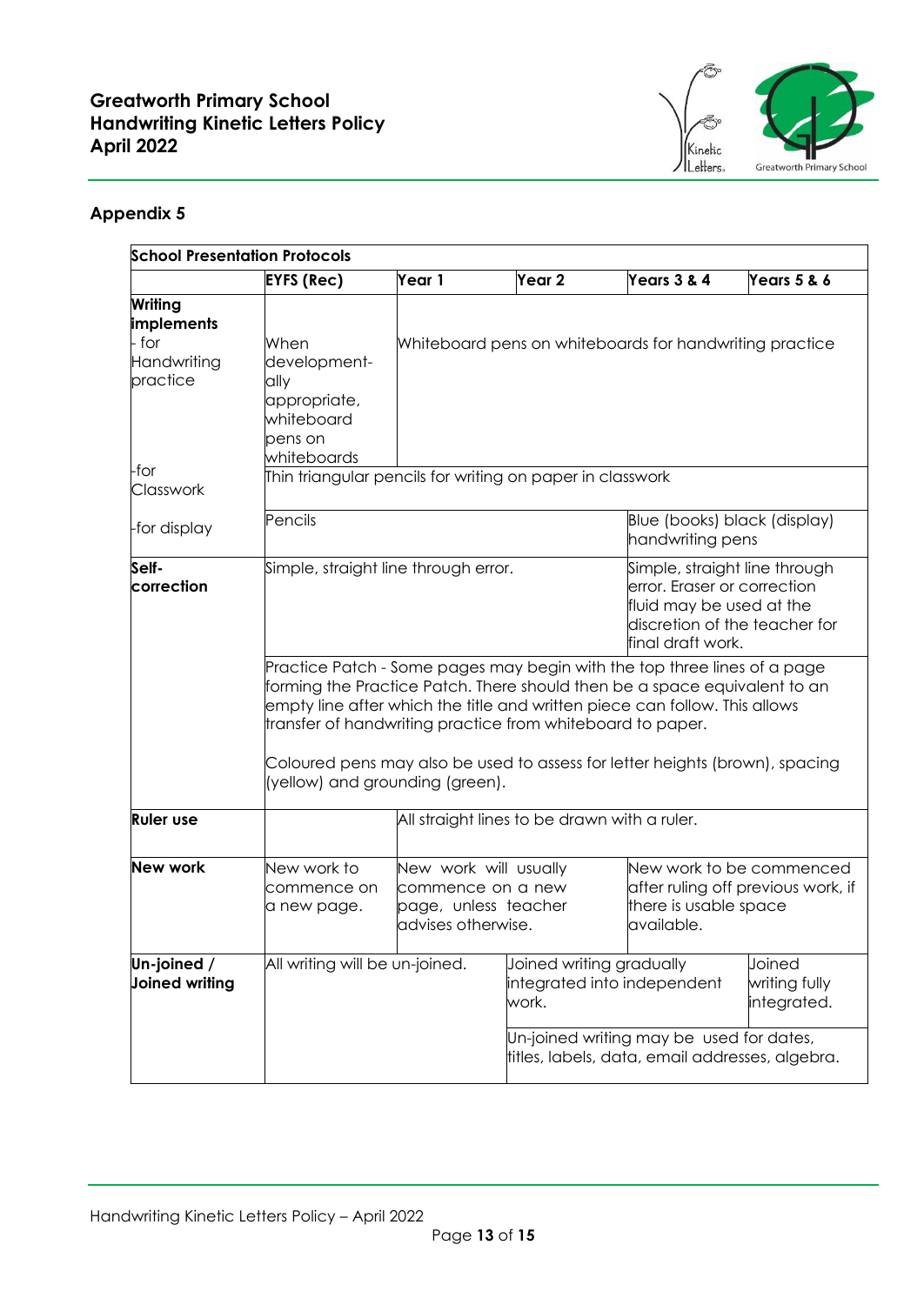



| <b>Date</b>                                   | All work to be<br>dated (day<br>month) by<br>teacher.                                                                                                                                                                                                                                              | All work to be dated (day<br>month year) by child or<br>teacher at top, right hand<br>side.                                                        |        | All written work to be dated by<br>child, at top, left hand side<br>using full date. Maths to use<br>numbered date format<br>dd/mm/yyyy eg.14/11/2014 |             |
|-----------------------------------------------|----------------------------------------------------------------------------------------------------------------------------------------------------------------------------------------------------------------------------------------------------------------------------------------------------|----------------------------------------------------------------------------------------------------------------------------------------------------|--------|-------------------------------------------------------------------------------------------------------------------------------------------------------|-------------|
| Writing<br>surface<br>(whiteboard /<br>paper) | KL 6-line<br>whiteboards<br>transitioning to<br>appropriate<br>size (1.5mm<br>gap) lined<br>paper, with the<br>additional<br>guide of the<br>Kinetic Letters<br>tree, for the<br>majority of the<br>time.<br>Wide lines and large squared exercise books for some pupils at teacher<br>discretion. | <b>KL 6-line whiteboards</b><br>transitioning to<br>appropriate size (1.5mm)<br>then 1.2mm gap) lined<br>paper. Blank exercise<br>books for maths. |        | Narrow lines (1.0mm gap)<br>and small squared exercise<br>books.                                                                                      |             |
|                                               | <b>EYFS</b>                                                                                                                                                                                                                                                                                        | Year 1                                                                                                                                             | Year 2 | Years 3 & 4                                                                                                                                           | Years 5 & 6 |